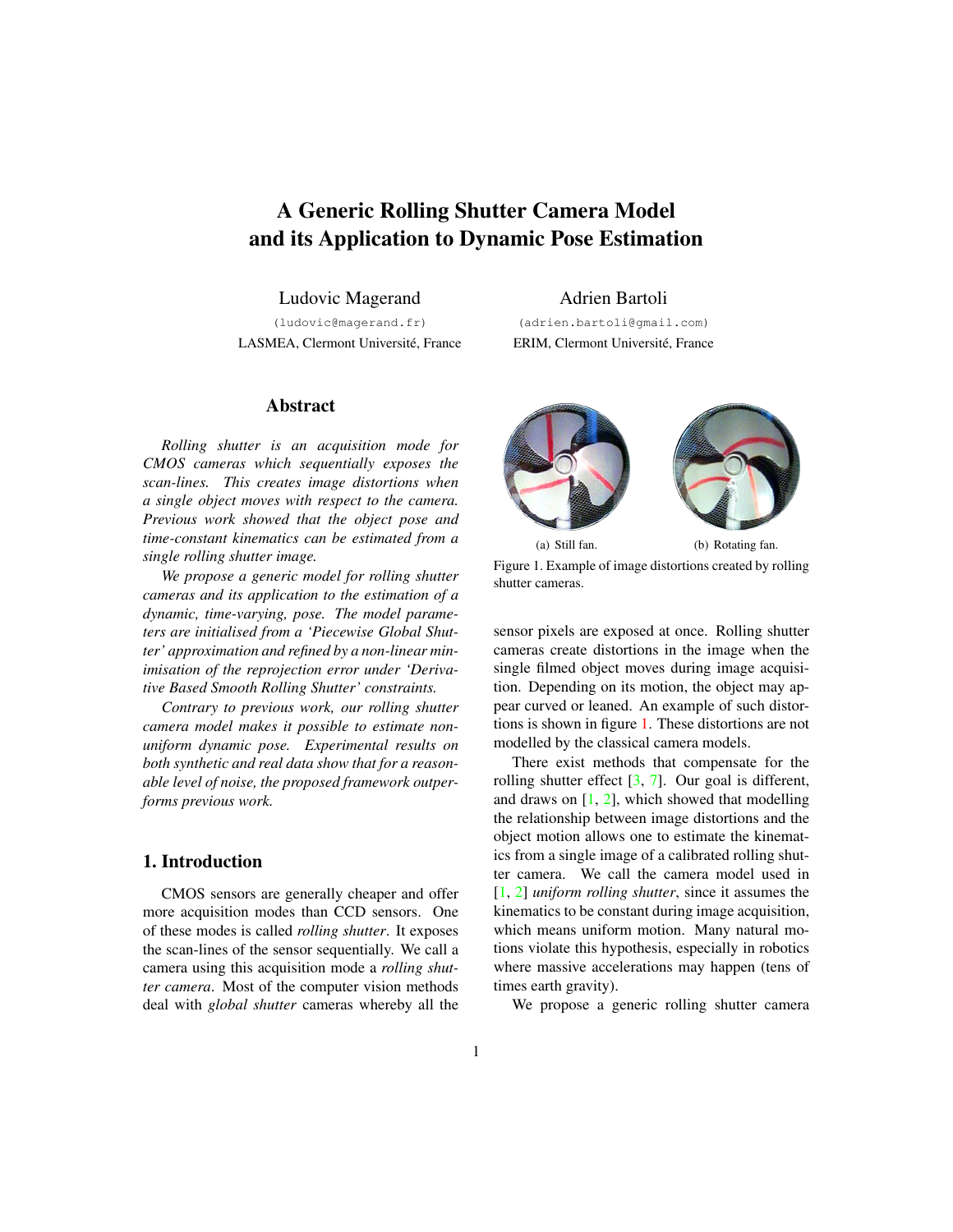<span id="page-1-3"></span>model using *dynamic pose* parametrisation, *i.e*. a pose which depends on the scan-line. Based on 2D-3D correspondences, we introduce a method to estimate a *scan-line-wise pose* implementing dynamic pose. This uses non-linear minimisation of the reprojection error subject to some constraints. We propose a set of such constraints by setting to zero the scan-line-wise pose parameters derivatives across the scan-lines at some order. We dub this method *Derivative-Based Smooth Rolling Shutter*. This optimisation is initialised using a *Piecewise Global Shutter* approximation.

Using simulated data with non-uniform motions, we analyse the behaviour of the proposed model and estimation method, and compare it to previous methods. Three parameters are considered: the density of points across the scan-lines, the number of consecutive points used in each global shutter pose estimation, and the level of noise on the image point positions. Our approach outperforms previous methods.

Paper organisation. Section [2](#page-1-0) gives background on both the global shutter and uniform rolling shutter camera models. Section [3](#page-2-0) introduces our generic rolling shutter camera model. The estimation method is given in section [4](#page-3-0) and experimental results are reported in section [5.](#page-4-0)

Notation. Scalars and indexes are in italics (*e.g*. c). Vectors are column matrices and noted in bold (*e.g*. v). Other matrices are in sans-serif (*e.g*. M). The 3D rotation matrix group is denoted  $SO(3)$ . R and Z are the real and integer sets. All other sets are in calligraphic characters (*e.g*. G).  $[r]$  and  $|r|$  are the upper and lower nearest integer to r. The homogeneous coordinates of a point p are written  $\tilde{p}$ . The function  $\varphi(\tilde{v})$  transforms homogeneous coordinates into inhomogeneous ones:  $\boldsymbol{\varphi}(\tilde{\mathbf{p}}) = \left[p_1/p_a, \ldots, p_{a-1}/p_a\right]^{\top}$  with  $\tilde{\mathbf{p}} = [p_1, \dots, p_{a-1}, p_a]^\top$ . The symbol  $\sim$  represents the homogeneous equality.  $n$  is the number of 2D-3D correspondences, indexed by  $i \in [1, n]$ , and l is the number of scan-lines in an image, indexed by  $j \in [1, l]$ .  $k_i \in [1, l]$  is the scan-line onto which point i lies.

# <span id="page-1-0"></span>2. Background and Previous Work

We use perspective projection modelled by the classical calibrated pin-hole projection [\[4,](#page-7-4) [9\]](#page-7-5). Correspondences between the 3D object points and their 2D projections in the image are supposed known. For non-linear optimisation, we use a constrained Levenberg-Marquardt method as in bundle adjustment [\[12\]](#page-7-6).

#### 2.1. Global Shutter

For global shutter cameras exposing all scanlines at once, a 3D point  $\mathbf{p}_i$  is projected on the 2D image point  $\mathbf{m}_i^{GS}$  as

<span id="page-1-1"></span>
$$
\tilde{\mathbf{m}}_i^{GS} \sim \mathsf{K}\left[\left.\mathsf{R}\right|\mathbf{t}\left.\right]\tilde{\mathbf{p}}_i,\tag{1}
$$

where  $R \in \mathcal{SO}(3)$  and  $\mathbf{t} \in \mathbb{R}^3$  are the rotational and translational parts of the object pose. K is the known internal calibration matrix. Assuming rectangular sensor elements then

$$
\mathsf{K} = \left[ \begin{array}{ccc} \alpha_u & 0 & u_0 \\ 0 & \alpha_v & v_0 \\ 0 & 0 & 1 \end{array} \right],\tag{2}
$$

where  $\alpha_u$  and  $\alpha_v$  are horizontal and vertical scale factors and  $[u_0, v_0]^\top$  is the principal point. These parameters are typically estimated using static calibration algorithms [\[13,](#page-7-7) [5,](#page-7-8) [14\]](#page-7-9).

Given K and at least four 3D object points  $\{p_i\}_{i=1}^n$  with their corresponding image projection  ${q_i}_{i=1}^n$ , the object pose  $(R, t)$  can generally be uniquely estimated  $[4, 9]$  $[4, 9]$  $[4, 9]$ . In this paper we use the EPnP method [\[6\]](#page-7-10). This method is based on the resolution of up to four systems of linear equations and is of complexity  $O(n)$ .

# <span id="page-1-2"></span>2.2. Uniform Rolling Shutter

It was shown in [\[1\]](#page-7-2) that a uniform rolling shutter camera model can be obtained by extending the global shutter camera model. To do so the unknown kinematics parameters of the moving object are vectorised as x, which is assumed constant during the image acquisition. Let  $(R_0, t_0)$  be the initial pose of the object, to be estimated too. Equation [\(1\)](#page-1-1)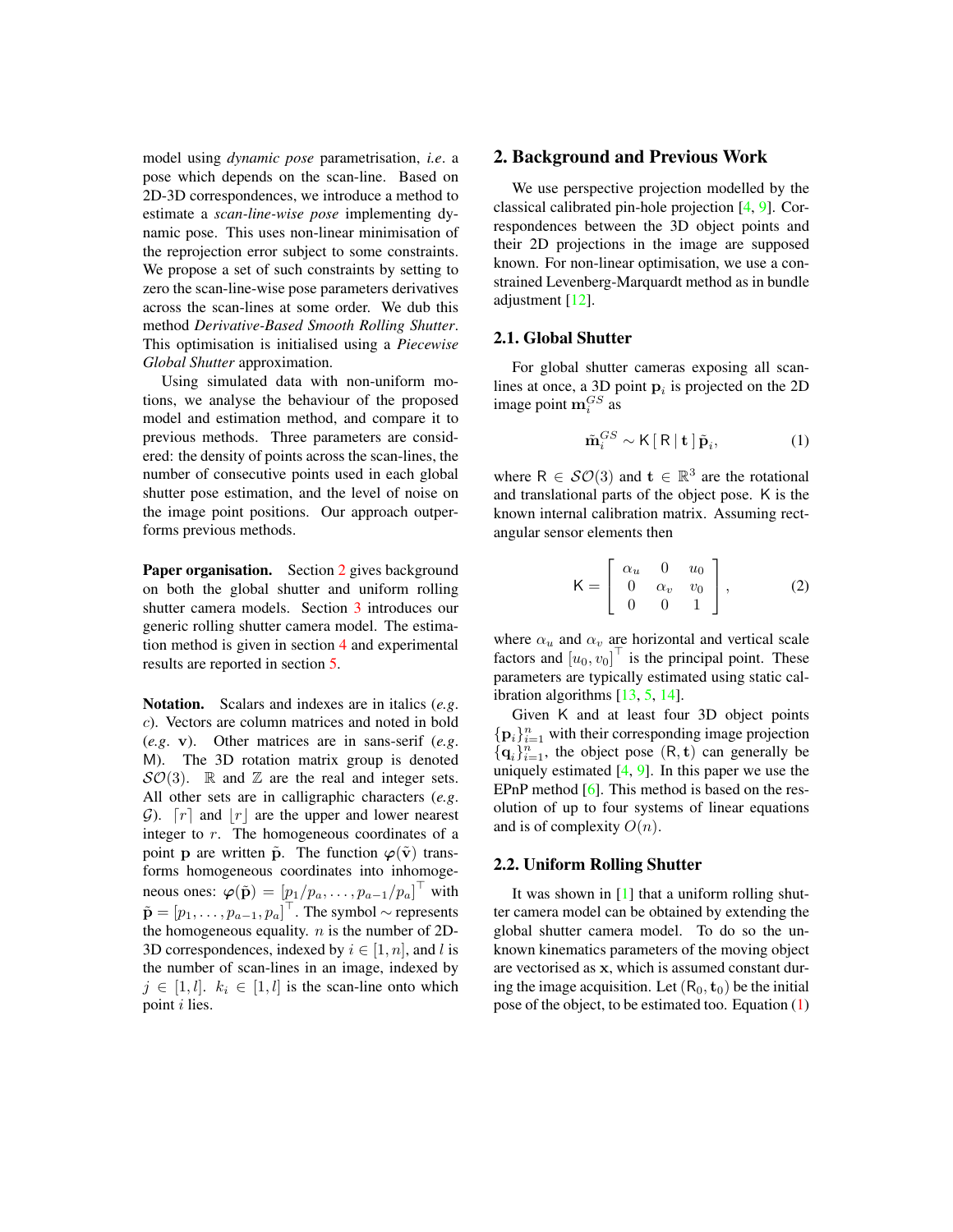<span id="page-2-5"></span>

<span id="page-2-1"></span>Figure 2. The Uniform Rolling Shutter camera model of [\[1\]](#page-7-2) based on Rodrigues formula. This model handles constant kinematics only.

is modified as

$$
\tilde{\mathbf{m}}_i^{URS} \sim \mathsf{K}\left[\mathsf{R}_0 \delta \mathsf{R}(k_i, \mathbf{x}) \mid \mathbf{t}_0 + \delta \mathbf{t}(k_i, \mathbf{x})\right] \tilde{\mathbf{p}}_i,\tag{3}
$$

where  $\delta \mathbf{t}(k_i, \mathbf{x})$  and  $\delta R(k_i, \mathbf{x})$  are given by Rodrigues formula [\[8\]](#page-7-11). This projection model is illustrated in figure [2.](#page-2-1)

In  $[1]$ , the kinematics and the initial pose are estimated by minimising the reprojection error

$$
\min_{\mathbf{x}, (\mathsf{R}_0, \mathbf{t}_0)} \sum_{i=1}^n \|\mathbf{q}_i - \varphi\left(\tilde{\mathbf{m}}_i^{URS}\right)\|^2,
$$
\n*s.t.*  $\mathsf{R}_0 \in \mathcal{SO}(3)$ . (4)

This non-linear optimisation problem is initialized by the global shutter model for  $(R_0, t_0)$  and some constant arbitrary value for the kinematics.

# <span id="page-2-0"></span>3. A Unified Camera Model

# 3.1. Generic Rolling Shutter Camera Model

For  $\mathcal{F} \subset \mathbb{Z}$ , we dub *dynamic pose* a pose written as a function of the scan-line  $j \in \mathcal{F}$  being considered:

$$
\{(\mathsf{R}(j,\mathbf{v}),\mathbf{t}(j,\mathbf{v}))\}_{j\in\mathcal{F}},\tag{5}
$$

where v contains the parameters of the motion model. See section [3.2](#page-2-2) for some practical examples.

Providing that F includes  ${k_i}_{i=1}^n$ , we define our generic rolling shutter camera model with dynamic pose as

<span id="page-2-3"></span>
$$
\tilde{\mathbf{m}}_i^{GRS} \sim \mathsf{K}\left[\,\mathsf{R}(k_i, \mathbf{v})\,\right] \mathbf{t}(k_i, \mathbf{v})\,\right] \tilde{\mathbf{p}}_i. \qquad (6)
$$

The estimation of a dynamic pose can be done accurately with this camera model using a nonlinear optimisation of the reprojection error

<span id="page-2-4"></span>
$$
\min_{\mathbf{v}} \sum_{i=1}^{n} \|\mathbf{q}_{i} - \varphi\left(\tilde{\mathbf{m}}_{i}^{GRS}\right)\|^{2},
$$
\n
$$
s.t. \begin{cases} R(j, \mathbf{v}) \in \mathcal{SO}(3), & \forall j \in \mathcal{F} \\ \mathbf{C}(\mathbf{v}) = 0, \end{cases} (7)
$$

where  $C(v)$  represents constraints of the motion that must be imposed to make the problem wellposed when the length of  $\bf{v}$  is greater than  $2n$ , the number of constraints provided by the reprojection error. A set of such constraints is examined in section [4.2.](#page-4-1)

# <span id="page-2-2"></span>3.2. Instances of the Generic Rolling Shutter Camera Model

Global Shutter. Using our generic rolling shutter camera model of equation [\(6\)](#page-2-3), global shutter can be written with

$$
\begin{cases} R(j, \mathbf{v}) = R \\ \mathbf{t}(j, \mathbf{v}) = \mathbf{t}, \end{cases}
$$
 (8)

where v contains a vectorised parametrisation of the static pose  $(R, t)$ . Given at least four 2D-3D correspondences, no additional constraint has to be imposed.

Uniform Rolling Shutter. The same goes for Uniform Rolling Shutter which can be written using

$$
\begin{cases} R(j, \mathbf{v}) = R_0 \delta R(j, \mathbf{x}) \\ \mathbf{t}(j, \mathbf{v}) = \mathbf{t}_0 + \delta \mathbf{t}(j, \mathbf{x}), \end{cases}
$$
(9)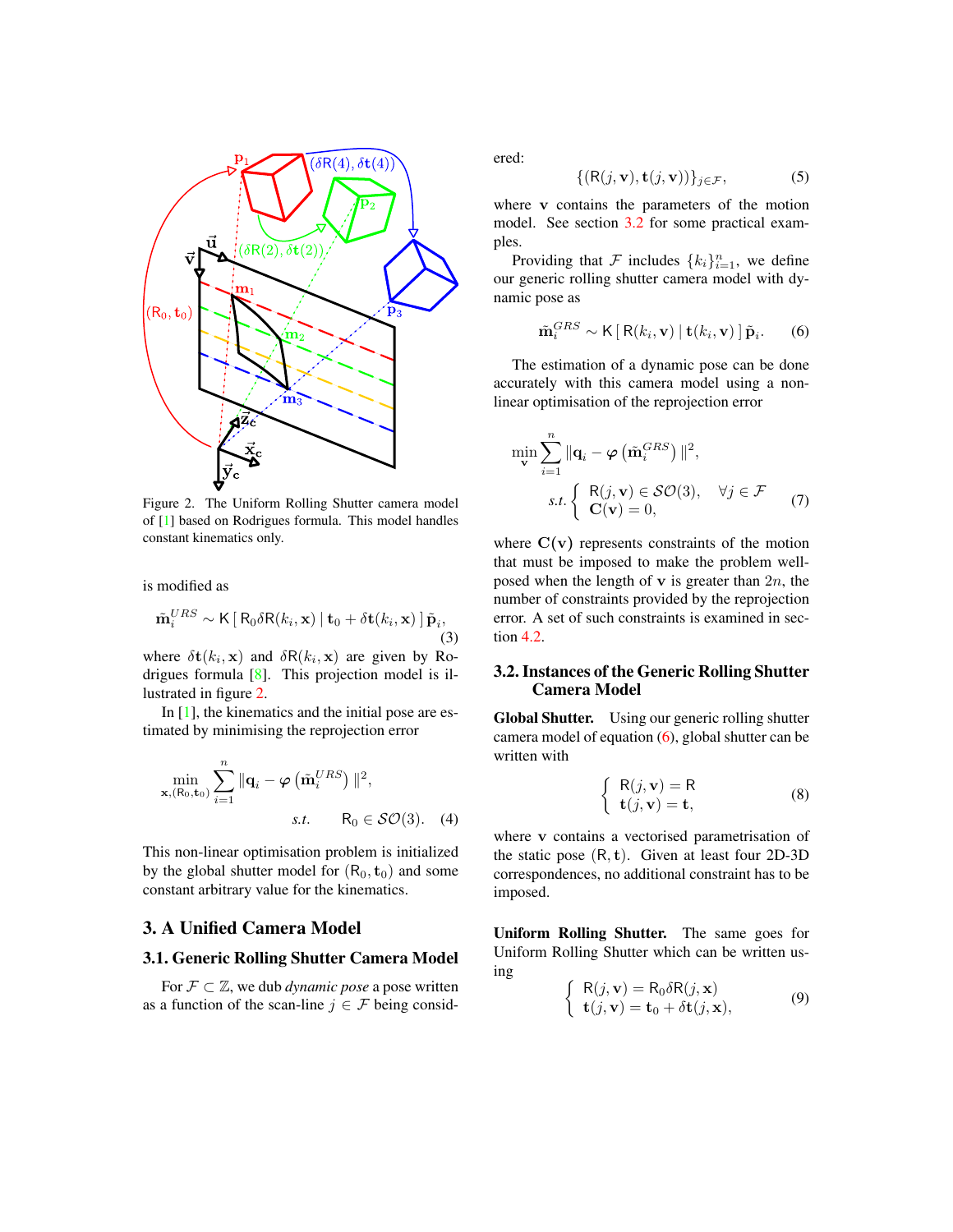<span id="page-3-7"></span>

<span id="page-3-4"></span>Figure 3. Our piecewise global shutter initialisation. The  $n = 19$  tracked points are the black ellipsoids. Here  $s = 6$  and thus three sets of points appear, the first one having 7 points. The three centre scan-lines to which the estimated pose is assigned are denoted as  $a, b$  and  $c$ .

where v contains a vectorised parametrisation of the initial pose  $(R_0, t_0)$  and x, the kinematics parameter vector defined in section [2.2.](#page-1-2) Given at least seven 2D-3D correspondences, no additional constraint has to be imposed.

### 3.3. Scan-line-wise Pose

One of the most generic dynamic pose is obtained by parametrising the pose of each scan-line in the image:  $\{(\mathsf{R}_j, \mathsf{t}_j)\}_{j=1}^l$ . In this case, v contains some vectorised parametrisation of all these poses. We call such a dynamic pose *scan-linewise pose*. It allows one to represent any motion, including non-continuous ones. We also define a sparse form of the scan-line-wise pose given by  $\{(\mathsf{R}_i, \mathbf{t}_j)\}_{j \in \mathcal{S}}$  with  $\mathcal{S} \subset [1, l]$ . For this sparse form, v contains only the parameters of the pose for the scan-lines in  $S$ .

# <span id="page-3-0"></span>4. Scan-line-wise Pose Estimation

In order to estimate our scan-line-wise object pose from a single rolling shutter image, we solve

the non-linear optimisation problem [\(7\)](#page-2-4) under a set of constraints based on the derivatives of the scanline-wise pose parameters We propose an initialisation method and dub it Piecewise Global Shutter.

#### 4.1. Initialisation: Piecewise Global Shutter

Our method to initialise the scan-line-wise pose is summarized in algorithm [1.](#page-3-1) This method is made of two main steps, explained below, but still has an overall complexity of  $O(n)$ .

Sparse estimation. We consider that for a limited number s of consecutive points across the scan-lines, the rolling shutter distortions can be neglected. The  $|n/s|$  sets of scan-lines (line [1](#page-3-2) *alg.* [1\)](#page-3-1) does not necessarily have the same count of scanlines. Some sets actually contain  $s + 1$  points as we dispatch the  $n-s|n/s|$  remaining points along them. The loop (line [3](#page-3-3) *alg*. [1\)](#page-3-1) gives a sparse scanline-wise pose  $\{(\mathsf{R}_j, \mathbf{t}_j)\}_{j \in \mathcal{M}}$ . This is illustrated in figure [3.](#page-3-4) Defining  $\eta(j) \in \mathcal{M}$  to be the function mapping  $j$  to the centre scan-line of its set, Piece-wise Global Shutter is written using [\(6\)](#page-2-3) with

$$
\begin{cases} R(j, \mathbf{v}) = R_{\eta(j)} \\ \mathbf{t}(j, \mathbf{v}) = \mathbf{t}_{\eta(j)}, \end{cases}
$$
 (10)

where v contains the parameters of the  $\lfloor n/s \rfloor$ poses.

<span id="page-3-1"></span>

|         |  | <b>Algorithm 1:</b> Estimation of a scan-line-wise |  |  |
|---------|--|----------------------------------------------------|--|--|
|         |  | pose using a piecewise global shutter ap-          |  |  |
| proach. |  |                                                    |  |  |

- <span id="page-3-2"></span>1 Split the tracked points into  $\lfloor n/s \rfloor$  non overlapping sets of consecutive points ;
- $2 M \leftarrow \emptyset$ ; // List of the centre scan-lines
- <span id="page-3-3"></span><sup>3</sup> forall *sets of consecutive points* do
- 4 Compute  $j$ , the centre scan-line ;
- $\mathfrak{s} \mid \mathcal{M} \leftarrow \mathcal{M} \cup \{j\};$
- 6 | Estimate  $(R_j, t_j)$  using EPnP [\[6\]](#page-7-10);
- <span id="page-3-5"></span><sup>7</sup> Despike using Savitzky-Golay filter [\[10\]](#page-7-12) ;
- <span id="page-3-6"></span>**8** Interpolate  $\{(\mathsf{R}_j, \mathbf{t}_j)\}_{j \in \mathcal{M}}$  to  $\{(\mathsf{R}_j, \mathbf{t}_j)\}_{j=1}^l$ .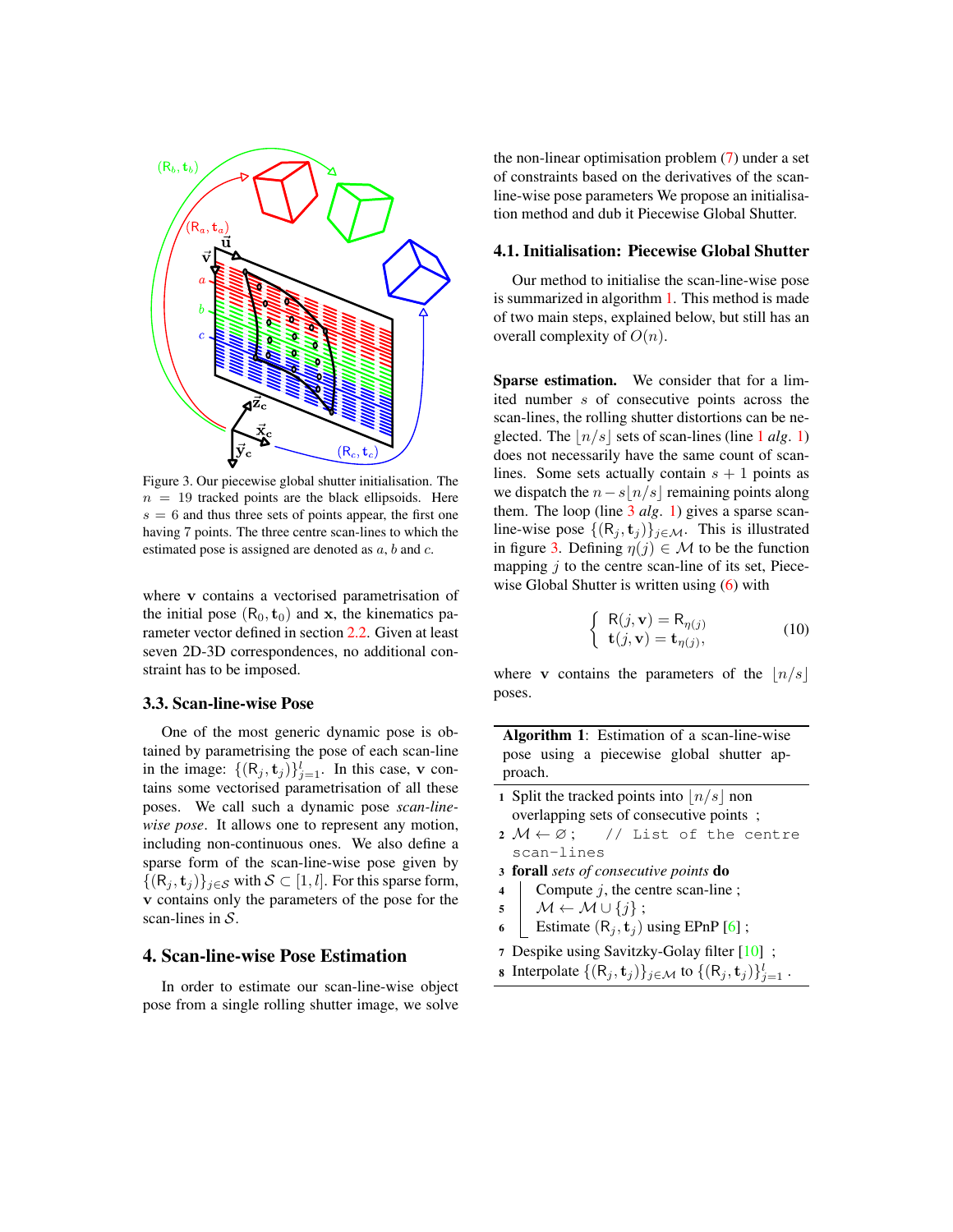<span id="page-4-3"></span>

<span id="page-4-2"></span>Figure 4. Example of interpolated scan-line-wise pose from simulated data with a sparse density of points across the scan-lines. The plain line is ground truth and the dashed line is the Piecewise Global Shutter initialisation. The discontinuities corresponds to the limits of the points sets. The dash dotted line is the Derivative-Based Smooth Rolling Shutter refinement.

Interpolation. The sparse scan-line-wise pose may contain some spikes due to ill-conditioned sets of points. The method we use to filter it before interpolation (line [7](#page-3-5) *alg*. [1\)](#page-3-1) performs a local polynomial regression to determine the smoothed pose parameters for each set. The interpolation (line [8](#page-3-6) *alg*. [1\)](#page-3-1) uses linear interpolation for the translational part and spherical linear interpolation [\[11\]](#page-7-13) for the rotational part. The later interpolates rotations using unit quaternions such that the result is consistent with a rotation around a fixed axis at uniform angular velocity. Figure [4](#page-4-2) shows an example of such an interpolation.

# <span id="page-4-1"></span>4.2. Refinement: Derivative-Based Smooth Rolling Shutter

Given a scan-line-wise pose  $\{(\mathsf{R}_j, \mathbf{t}_j)\}_{j=1}^l$ , it is possible to refine it. Noting  $\tilde{m}_i$  the 2D projection of  $\tilde{\mathbf{p}}_i$  as defined in equation [\(6\)](#page-2-3), this is done with the minimisation  $(7)$  which becomes

$$
\min_{\{(\mathbf{R}_j, \mathbf{t}_j)\}_{j=1}^l} \sum_{i=1}^n \|\mathbf{q}_i - \varphi\left(\tilde{\mathbf{m}}_i^{GRS}\right)\|^2,
$$
\n*s.t.* 
$$
\begin{cases} \mathbf{R}_j \in \mathcal{SO}(3), & \forall j \in [1, l] \\ \mathbf{C}(\mathbf{v}) = 0. \end{cases}
$$
\n(11)

We must define a set of constraints  $C(v)$  as there is 6l independent parameters in this optimisation

problem and the reprojection error gives only  $2n \ll$ 6l constraints.

The time between the exposure of two consecutive scan-lines is assumed constant. Therefore, setting to zero a central finite differentiation scheme of the pose parameters across the scan-lines imposes a smooth variation of these parameters over time. At a defined order d and for scan-line  $j \in$  $[1 + [d/2], l - |d/2|]$ , the derivatives of the pose parameters *w.r.t*. the scan-lines are

$$
\delta^d \mathbf{v}_j = \sum_{h=0}^d (-1)^h \binom{d}{h} \mathbf{v}_{j+\lfloor \frac{d}{2} \rfloor - h},\tag{12}
$$

where  $v_j$  is the vectorised pose parameters of scanline  $i$ . The derivative-based priors are then

$$
\mathbf{C}(\mathbf{v}) = \begin{bmatrix} \delta^d \mathbf{v}_{1+ \lceil d/2 \rceil} \\ \vdots \\ \delta^d \mathbf{v}_{l- \lfloor d/2 \rfloor} \end{bmatrix} = \mathbf{0}.
$$
 (13)

Practical details. We parametrise the rotations using unit quaternions. The Jacobian of the reprojection residuals, the unit quaternion constraints and derivative priors with respect to the pose parameters are highly sparse. The  $12n+4l+7d(l-d)$ only non-zero entries of this  $2n + l + 7(l - d) \times 7l$ Jacobian are analytically computed, resulting in a fast optimization. One needs to take care of the scale of the optimized parameters. The quaternions lie in the  $[0, 1]^4$  range whereas the translations can take any value in  $\mathbb{R}^3$ . We used a rescaling based on the Jacobian in order to get rid of this issue, as in Matlab Levenberg-Marquardt implementation.

### <span id="page-4-0"></span>5. Results

In this section 'PGS' stands for the *Piecewise Global Shutter* initialisation. 'DBSRS' is used for *Derivative Based Smooth Rolling Shutter*. 'URS' means *Uniform Rolling Shutter*. In legends, these terms are followed by either  $'(R)$  or  $'(t)$ , standing for rotations and translations. For DBSRS we used an arbitrary derivative order  $d = 2$ , as  $d = 3$  tends to overfit and  $d = 1$  results in discontinuities.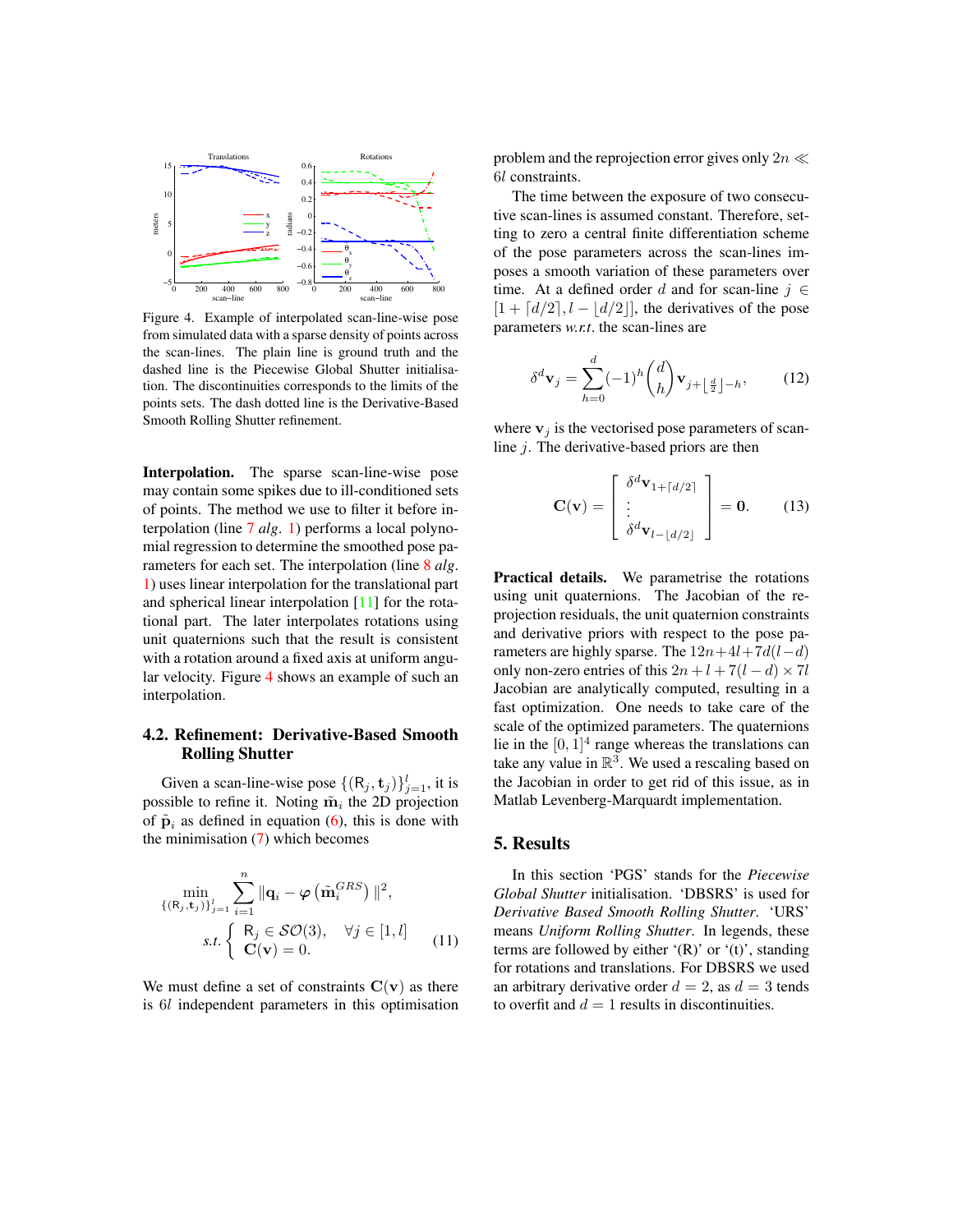<span id="page-5-3"></span>

(a) For a sparse distribution of the points, the piecewise global shutter approach is error-prone and URS is more accurate.



(b) The same motion with a dense distribution of the points, PGS is at least as accurate as URS and DBSRS outperforms both of them.

<span id="page-5-0"></span>Figure 5. The histogram shows the distribution of the tracked points across the scan-lines, and the graph shows the residual mean squared error to ground truth. PGS is sensitive to the density across the scan-lines. This sensitivity is also noticeable inside a single frame if the density is not uniform across the scan-lines With a dense distribution, DBSRS outperforms URS. In this experiment, the noise level was around half a pixel.

# 5.1. Simulated Data

We simulated three faces of a cube being projected with a rolling shutter camera. The cube is simulated to be either static, undergoing pure translation, pure rotation or general motion. The three motions are non-uniform as seen in figure [4.](#page-4-2)

Figure [5](#page-5-0) shows the behaviour of all the methods with respect to the density of the points across



<span id="page-5-1"></span>Figure 6. Distribution of the minimum errors to ground truth with respect to the value of s. The best value of s usually lies in the range [7, 18].



<span id="page-5-2"></span>Figure 7. Behaviour of the error relatively to the noise level on tracked points coordinates. For less than a few pixels of noise, DBSRS outperforms the other approaches.

the scan-lines. The sparser the distribution, the stranger the rolling shutter effect. A dense distribution makes the PGS hypothesis to hold better, and thus makes a better initialisation of DBSRS. From now on, every reported result is obtained using a sufficiently dense distribution, *i.e*. at least one point each 4 or 5 lines.

A way to limit the effect of the distribution is to carefully choose the number of consecutive points used for the global shutter pose estimation. This value acts as a trade-off between two effects: the smaller s, the better the PGS hypothesis, and the larger  $s$ , the more robust to noise the EPnP  $[6]$ . Figure [6](#page-5-1) shows how the method reacts to variations in s. Since the PGS method is of complexity  $O(n)$ , we can take a greedy approach: we test all the values  $s \in [7, 18]$  and keep the solution with the minimum reprojection error.

Keeping the greedy approach to automatically choose the correct s value, we can test the performance of the model when dealing with noisy data.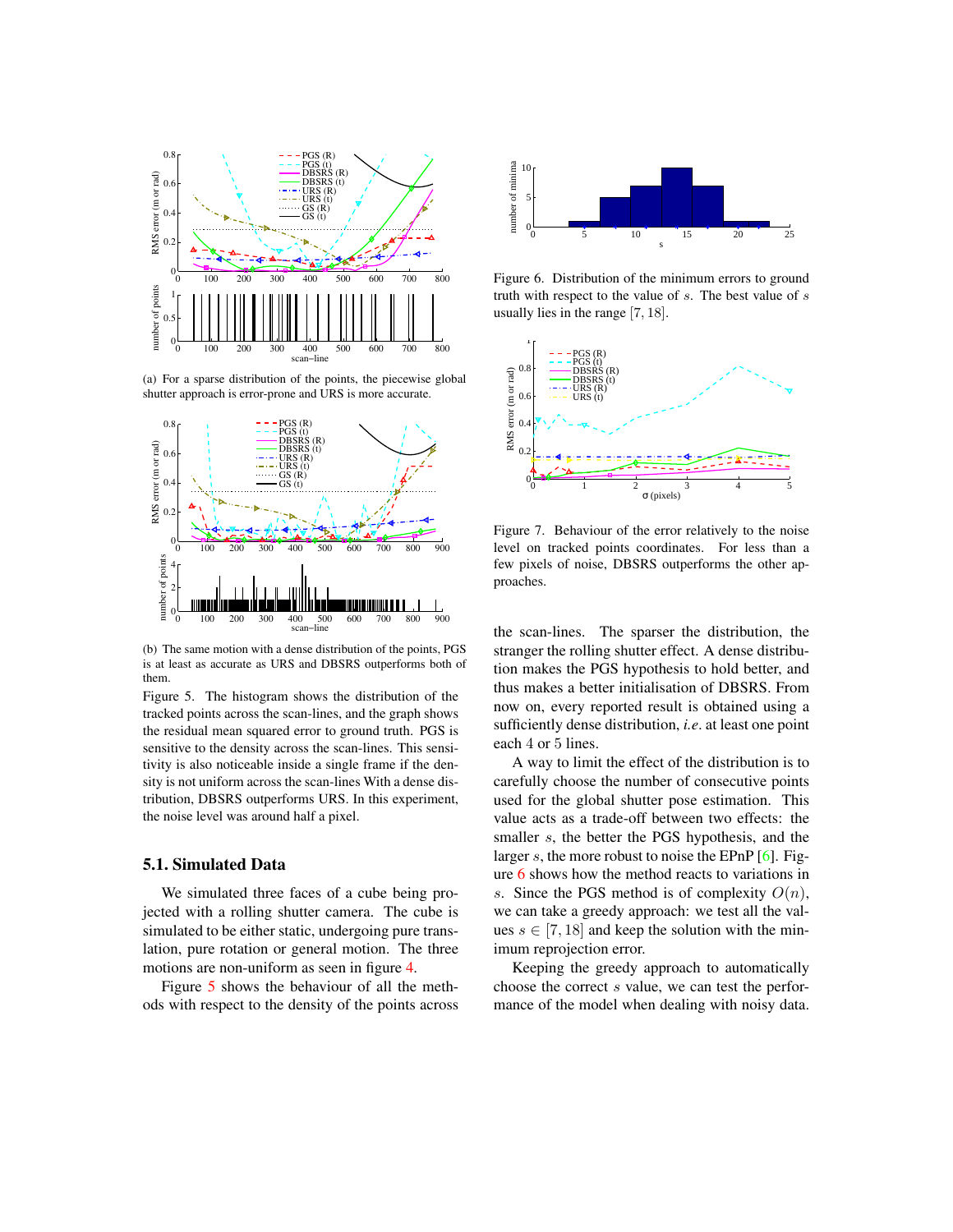<span id="page-6-3"></span>

|                | GS.   | URS       | <b>DBSRS</b>      |
|----------------|-------|-----------|-------------------|
| Reproj. error  | 353px | 70.24px   | 0.019px           |
| Std dev. (t)   |       |           | 2.8 <sub>mm</sub> |
| Std dev. $(R)$ |       | 0.0417rad | 0.0493rad         |

<span id="page-6-1"></span>Table 1. Reprojection errors, standard deviations of the translations from the mean straight line and standard deviation of the rotations parameters. X indicates entries where a value would be meaningless.

The generated noise is Gaussian, centred and of standard deviation  $\sigma \in [0, 5]$  pixels. Figure [7](#page-5-2) shows a typical response of the proposed methods to the noise, compared with URS. For high level of noise, more than a few pixels, URS may become more accurate as it is more constrained. With a reasonable level of noise, DBSRS outperforms the other approaches.

#### 5.2. Real Data

We evaluate the method and compare it to previous ones using two sequence, one with an object undergoing a nearly pure translation and the other undergoing a nearly pure rotation. We use these two simplest motion in order to evaluate the deviation with respect to the motion without having the ground truth.

First Sequence. We use the camera of a Nokia 5800 XpressMusic phone. This sequence shows a box undergoing a translation guided by a rail. The box is manually moved quickly and randomly so that the motion is non-uniform. An example of re-sult for this sequence is given on figure [8.](#page-6-0) Table [1](#page-6-1) shows that the recovered dynamic pose is coherent with a nearly pure translation: quasi-static rotations and translations following a straight line. In this sequence, the noise on image points coordinates is about a few pixels, resulting from the poor quality of the camera. There is 48 correspondences.

Second Sequence. We use a PixeLINK PL-B771F filming an object undergoing a nearly pure rotation with acceleration. This sequence is made of 48 images. The point density is quite sparse as only 17 correspondences are known. One of these



(a) The test object being manually moved, we can see the distortions due to high accelerations.



<span id="page-6-0"></span>(b) The recovered translations and average straight line.

Figure 8. The test object for a pure translation motion obtained by moving with high acceleration a box along a rail.

|                   | GS.    | URS     | <b>DBSRS</b> |
|-------------------|--------|---------|--------------|
| Reproj. error     | 26.3px | 0.781px | $7e-4px$     |
| Std dev. (plane)  |        |         | $5.6e-5mm$   |
| Std dev. (circle) |        |         | $0.1468$ mm  |

<span id="page-6-2"></span>Table 2. Reprojection errors, standard deviations of the translations from the mean plane and fitted circle.

images and the corresponding recovered translations are shown in figure [9.](#page-7-14) We fitted a plane through the translations and a circle through the points projected on this plane. Table [2](#page-6-2) shows that the translations are coherent with a nearly pure rotation.

# 6. Conclusion

In spite of the low cost of rolling shutter cameras, they can be turned into dynamic pose sensors as shown by previous work  $[1]$ , assuming the object motion to be uniform during the image exposure.

We proposed a generic rolling shutter camera model capable of handling both the global and uniform rolling shutter, and also any other type of rolling shutter image. For this, we used the con-